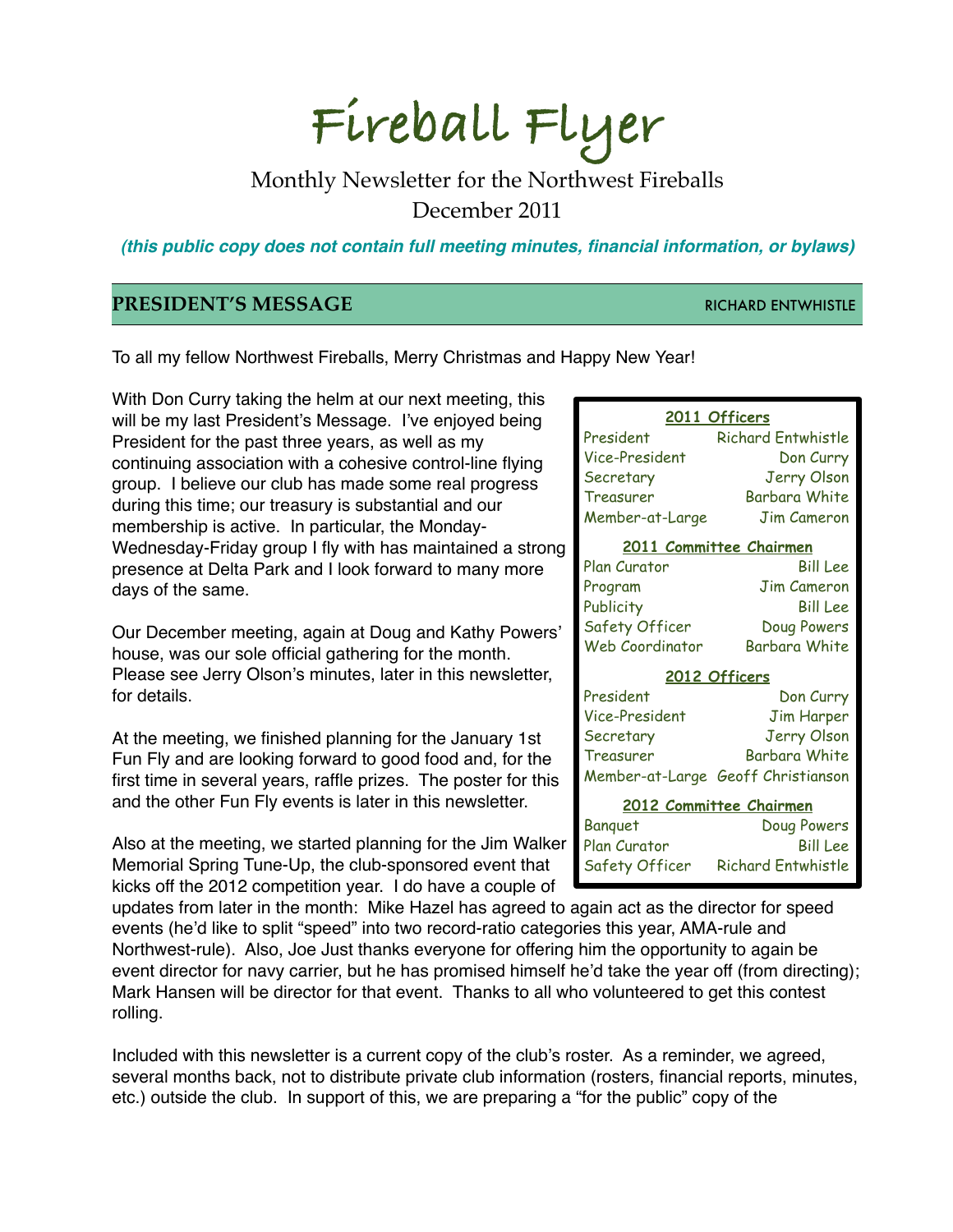newsletter, available (thanks to John Thompson) on our club page at FlyingLines.org. If you have a request for a copy of our newsletter, please direct people to the published copy online.

Our next club event will be the Fun Fly at Delta Park on January 1st, followed by the regular monthly meeting on January 8th and the winter banquet later in January (or early February). A calendar listing events for the next several months is included in this newsletter (all to be confirmed at future meetings, of course).

I urge all members to throw their support behind the new club officers and to continue control-line flying at Delta Park. Weather permitting, as always, I'll be there Mondays, Wednesdays and Fridays!



# **DUES NOTICE**

\$20 membership dues to The Northwest Fireballs for flying-year 2012 are now payable.

Thanks to all who have already paid. For those who have yet to pay, a check made to The Northwest Fireballs can be mailed to Barbara White, Treasurer 33094 SW Callahan Rd, Scappoose OR 97056

or hand delivered at club events or to Richard Entwhistle at Delta Park.

We have an event-filled year planned. Don't let it happen without you!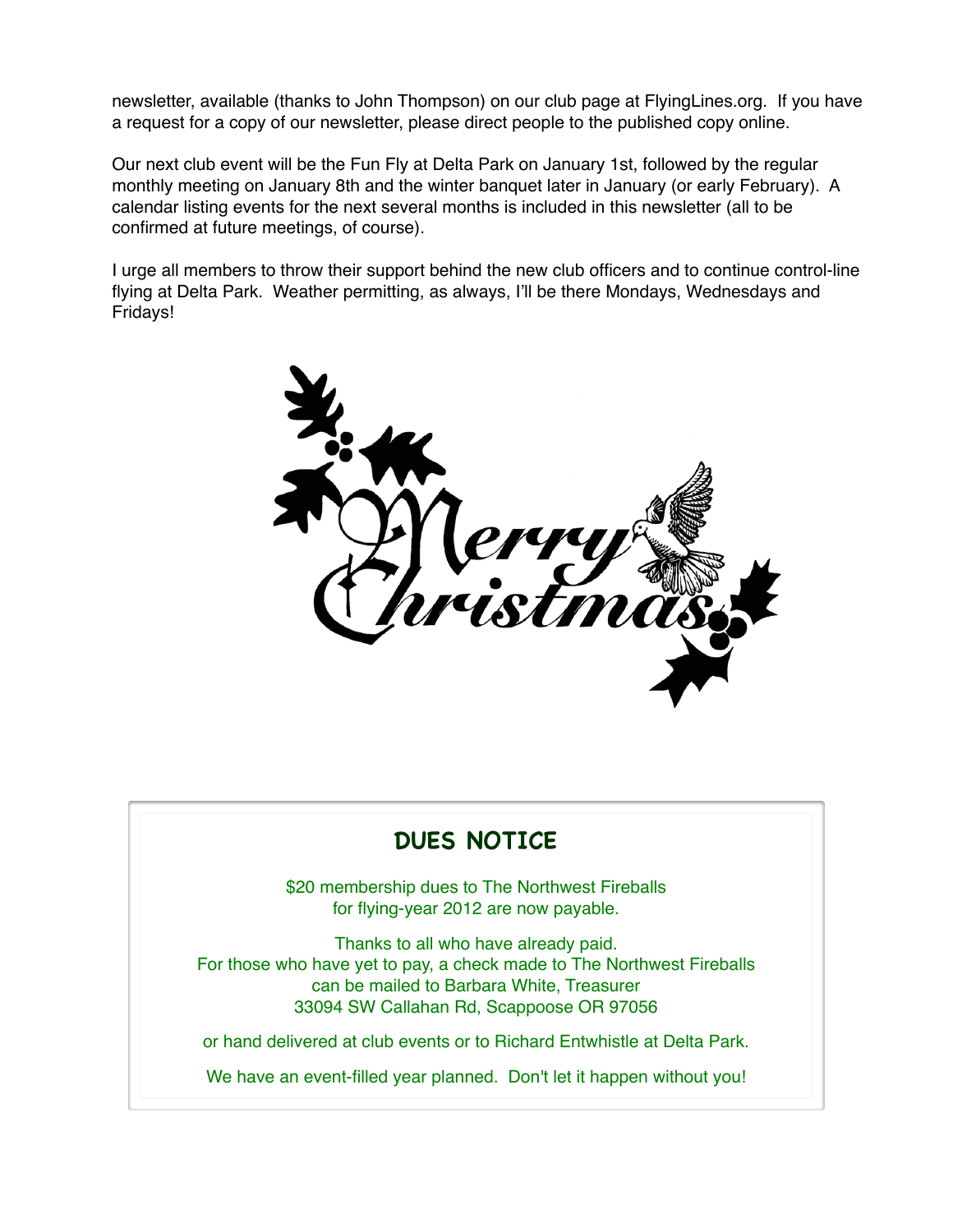### **MEETING MINUTES, 4 DECEMBER 2011** SUBMITTED BY JERRY OLSON, SECRETARY

### *(this public copy contains only a summary, not the full meeting minutes)*

Fourteen members attended the meeting; the agenda was accepted and the meeting minutes and treasurer's report for the previous month were read and approved.

#### **Continuing and New Business**

Discussion continued on our mid-winter banquet. The majority of members prefer a menubased rather than a buffet-based venue for this year's event, with a late January or early February date. Door prizes will again be offered.

The amendment proposed last month, to consolidate in November the review of next year's club dues with the budget review for the next year, passed. Various other membership-related bylaw amendments were proposed, to be voted at the January meeting.

Planning continued for the January 1st Fun Fly, to be sponsored by the Northwest Fireballs at Delta Park. Food and raffle prizes will be offered for those attending (food for all, one raffle ticket awarded for each flight).

Planning started on the Jim Walker Memorial Spring Tune-Up Contest. The contest will be held the third weekend in April (April 20<sup>th</sup>, 21<sup>st</sup> and 22<sup>nd</sup>). Leo Mehl volunteered to act as Contest Director.

| <b>Event Director</b> | S |
|-----------------------|---|
| volunteers            |   |
|                       | S |
|                       |   |
|                       |   |

Itunt **Richard Entwhistle** ombat Gary Harris peed Mike Hazel (tentative) Iown Racing Doug Powers lavy Carrier Joe Just (tentative), Mark Hansen (if Joe is unable)

Other contest items were discussed, including equipment and awards.

Circle repair at East Delta Park was discussed.

The January meeting was scheduled and the meeting was adjourned.

### **Fireballs Calendar**

| 01/01        | Fun Fly #1, Portland      |
|--------------|---------------------------|
| 01/08        | <b>January Meeting</b>    |
| 02/11        | Fun Fly #2, Roseburg      |
| 02/12        | <b>February Meeting</b>   |
| 03/03        | Fun Fly #3, Salem         |
| 03/11        | <b>March Meeting</b>      |
| 04/07        | Fun Fly #4, Eugene        |
| 04/08        | <b>April Meeting</b>      |
| 04/20-22     | <b>Jim Walker Contest</b> |
| 05/13        | May Meeting/Mother's Day  |
| $05/25 - 27$ | <b>Regionals Contest</b>  |
| 06/10        | June Meeting              |
|              |                           |